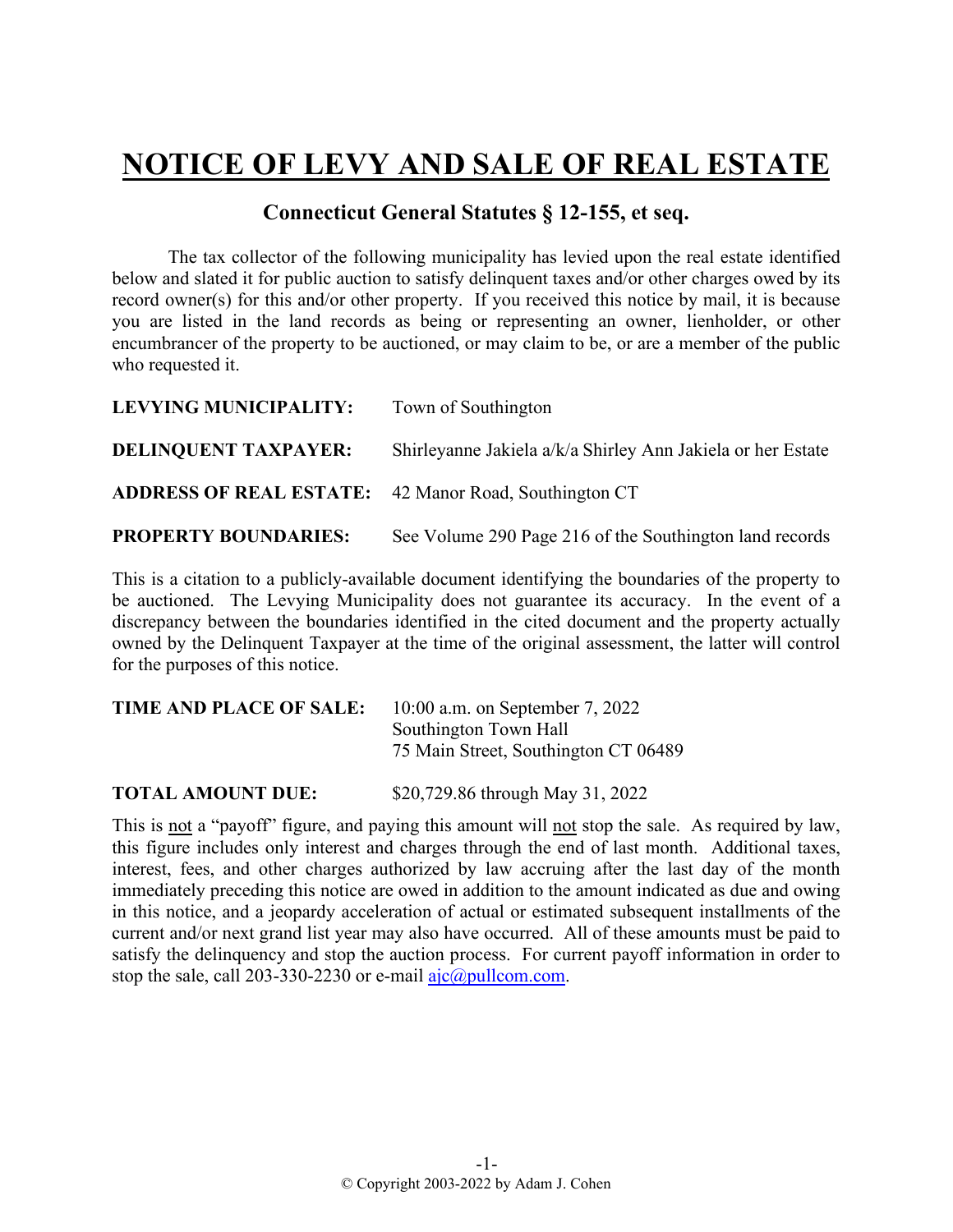**SURVIVING ENCUMBRANCES:** This property will be sold "free and clear" to the winning bidder subject only to: (1) taxes and water/sewer charges laid by the levying municipality which were not yet due and payable at the time of the levy, which is the date accompanying the signature on the first notice of this sale filed in the land records, except as are recovered from the sale; (2) the accrued taxes and water/sewer charges of any other governmental authority against this property; (3) any federal lien recorded until 30 days before the date which is six months after the auction date, except as extinguished pursuant to federal law; (4) easements, covenants and restrictions in favor of other parcels of land predating the time of the levy; (5) solely to the extent any of the delinquencies identified above was assessed on property other than the property to be sold, all encumbrances perfected before this notice was recorded; (6) interests exempt from levy and sale under the Constitution and laws of the United States; (7) the interest of any person or such person's predecessors in title for whom notice of the sale was not sent as required by law, and who had a right to such notice, and who did not in fact know of it within six months thereafter, until expiration of the limitation deadline in C.G.S. § 12-159b; (8) any monetary encumbrance recorded between June 10, 2022 and the date the first notice of this sale was filed in the land records, unless its holder is notified of the tax sale as required by law or in fact knew of it within six months thereafter; (9) any other interest not foreclosed by this tax sale procedure under state law; and (10) the effect of any federal, state, or local law and the restrictions and conditions in the tax sale notices and announced at the auction.

**PERSONS TO WHOM THIS NOTICE IS SENT:** The following persons are, or may claim to be, or may represent, the known holders of choate interests which will be affected by the sale. Absent payment in full before the auction or valid redemption within six months thereafter, the respective titles, mortgages, liens, restraints on alienation, and other encumbrances in this property in favor of all persons with actual or constructive notice thereof shall be extinguished.

| Shirleyanne Jakiela a/k/a               | Shirleyanne Jakiela a/k/a             |                                            |                         |
|-----------------------------------------|---------------------------------------|--------------------------------------------|-------------------------|
| Shirley Ann Jakiela or her Estate       |                                       | Shirley Ann Jakiela or her Estate          |                         |
| 42 Manor Road                           | c/o Barry Beletsky, Fid.              |                                            |                         |
| Plantsville, CT 06479                   | 500 East Main St, Suite 324           |                                            |                         |
|                                         | Branford, CT 06405                    |                                            |                         |
|                                         |                                       |                                            |                         |
| Tony Maloney                            | Juanita Jakiela                       |                                            |                         |
| 350 Cook Avenue                         | 191 Main Street                       |                                            |                         |
| Meriden, CT 06451                       | Meriden, CT 06451                     |                                            |                         |
|                                         |                                       |                                            |                         |
| Unifund Corporation                     | Cityscape Corporation                 |                                            | Roger B. Calistro, Esq. |
| c/o Corporation Service Co., Reg. Agent | c/o CT Corporation System, Reg. Agent |                                            | Calistro & Airone, LLC  |
| 225 Asylum Street, 20 <sup>th</sup> Fl. | 28 Liberty Street                     |                                            | 396 Orange Street       |
| Hartford, CT 06103                      | New York, NY 10005                    |                                            | New Haven, CT 06511     |
|                                         |                                       |                                            |                         |
| Internal Revenue Service                |                                       | State of Connecticut                       |                         |
| <b>Advisory Consolidated Receipts</b>   |                                       | Dept. of Revenue Services                  |                         |
| 7940 Kentucky Dr., Stop 2850F           |                                       | 450 Columbus Blvd, Suite 1                 |                         |
| Florence, KY 41042                      |                                       | Hartford, CT 06103                         |                         |
| (solely for any inchoate estate taxes)  |                                       | (solely for any inchoate succession taxes) |                         |